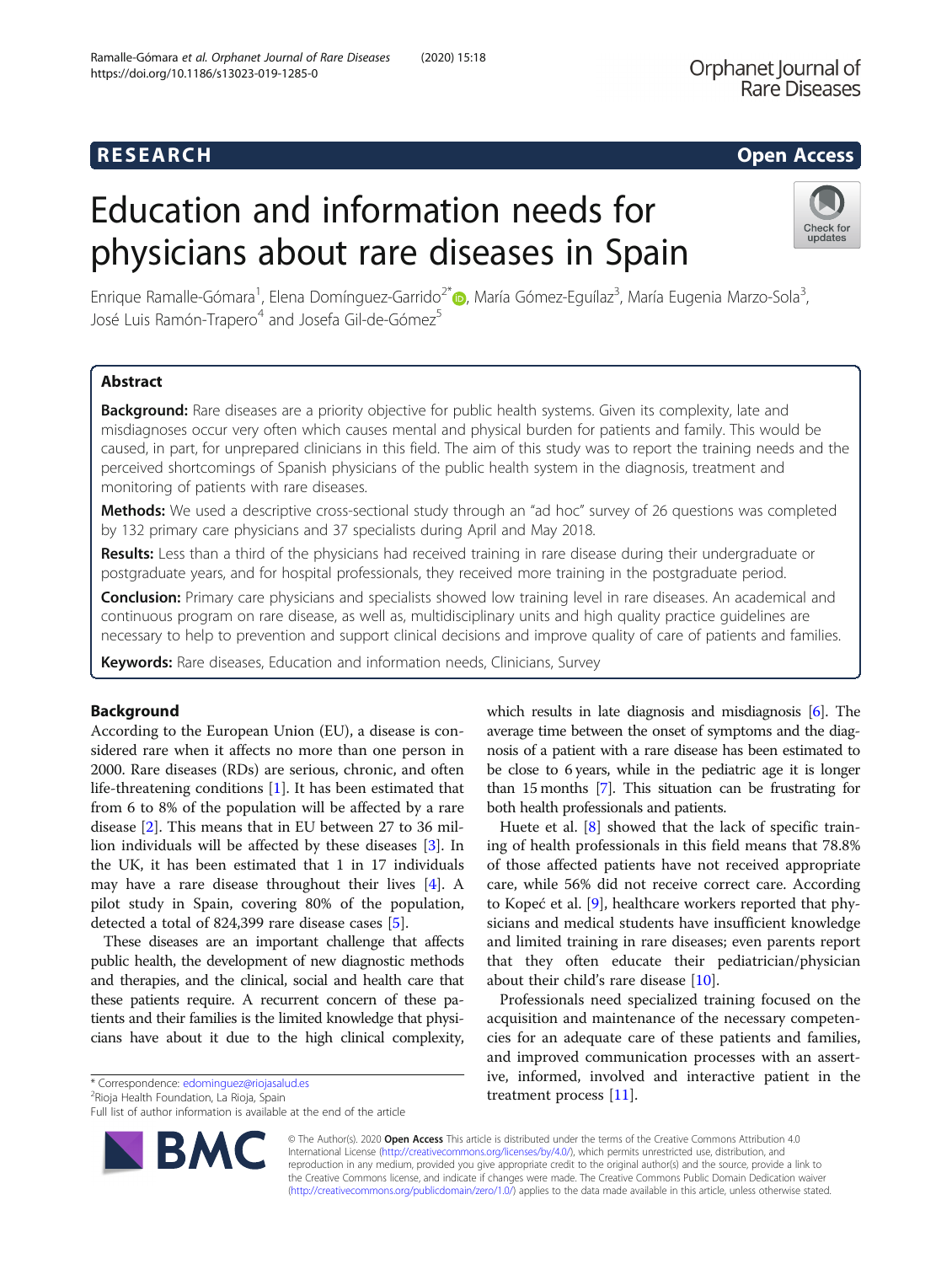In 2009, the Council of the European Union [[12](#page-6-0)] attempted to improve training in rare diseases and recommended "…sufficient education and training for all health professionals, to make them aware of the existence of these diseases and resources that are available to them ", as well as " …the development of medical training in areas related to the diagnosis and management of rare diseases, such as genetics, immunology, neurology, oncology or pediatrics ". Likewise, in Spain, in its 2014 update, the Strategy on Rare Diseases of the Spanish National Health System [[13\]](#page-6-0) recognizes that it is necessary to improve the training of health professionals, beginning with the identification of their training needs. No information about these needs is available for healthcare professionals in Spain. In a previous study, we found differences in rare diseases knowledge from resident doctors to health and non-health future professionals [\[14\]](#page-6-0). Avellaneda et al. [[15\]](#page-6-0) described that only 20% of physicians had carried out specific training and only 15% have a good knowledge about rare diseases.

Our objective is to report the training needs and the perceived shortcomings of Spanish physicians of the public health system in the prevention, diagnosis, treatment and monitoring of patients with rare diseases.

## Methods

Descriptive cross-sectional study through self-reported surveys (Additional file [1](#page-5-0)) by La Rioja (Spain) public health system medical doctors from primary care and specialized care services (oncology, hematology, neurology, pediatrics and obstetrics and gynecology). These were selected as they have the highest rate of rare disease patients.

The sample size was calculated based on a report from Esteban et al., where they provide an average of 2.12 (SD: 0.86) values in a Likert scale about information needs/specific training in rare diseases. Then, from a total of 261 primary care physicians, a sample size of 177 individuals would be necessary to achieve an accuracy of 0.07 units in the estimation of a mean with a bilateral confidence interval of 95% with a finite population correction.

On the other hand, a total of 87 specialized physicians (10 hematologists, 33 obstetricians and gynecologists, 10 oncologists, 13 neurologists and 21 pediatricians) were invited to participate in the study.

A questionnaire was designed based on two previous publications [\[16,](#page-6-0) [17\]](#page-6-0). We selected the questions about practice setting, clinical experience with rare disease patients, difficulties encountered when looking after patients with rare diseases, education received about rare diseases and current use of information resources in clinical practice from Zurynski et al. [\[16](#page-6-0)], and individual assessment of training in rare diseases from Esteban et al. [[17\]](#page-6-0). In total, 13 questions in Likert scale format with answers from 1 to 5 were used. Five questions evaluate the training and information received about rare diseases, next 5 questions about knowledge of the centres and units in Spain dedicated to this field and the last 3 questions about the evaluation of social resources and patients' associations knowledge. Highest possible score was 65 where a higher score indicates better knowledge about these questions.

Finally, we designed three specific questions about the kind of training on rare diseases respondents would like to receive. The questions were: 1) Would you like to receive training on inheritance or genetic counselling? 2) Would you like to receive training in diagnosis and treatment? 3) Would you like to receive information about websites or sources of information? The answer was a Likert scale of 1 to 5.

The questionnaire was delivered by email and their responses were manual and anonymous.

## Statistical analysis

Means and standard deviations were calculated for quantitative variables and frequencies for qualitative findings. Means were compared by t-Student test or ANOVA. Scheffé's post-hoc test was used to adjust for multiple comparisons. The differences between proportions were assessed by chi-square test for contingency tables. Fisher's test was used when appropriate.

In order to assess the independent association of each covariate on the total score of the scale, a multiple linear regression analysis was carried out. The regression coefficients show the effect of each category of the independent variable on the dependent variable (total score) in relation to the reference category, adjusted for the rest of the variables included in the model. All analyses were conducted using R Commander. Two-tailed test were used and  $p$ -values < 0.05 were considered to be statistically significant.

#### Results

From 264 sending surveys, we received a complete answered questionnaire of 169 (64,0%) physicians, 132  $(78.1%)$  from primary care and 37  $(21.9%)$  from a hospital setting. Ninety-nine women (58.6%) and 70 men (39.9%), with a mean age of 50.7 years (SD, 9.0). The mean of professional practice was 24.4 years (SD, 9.0). By medical specialty, primary care was divided by area in 59 (34.9%) urban and 73 (43.2%) rural, and from hospital department, 5 (3.0%) were from gynecology, 6 (3.6%) hematology, 10 (5.9%) neurology, 9 (5.3%) oncology, and 7 (4.1%) pediatrics.

Less than a third of the physicians had received training in rare diseases during their undergraduate or postgraduate years, and for hospital professionals, they received more training in the postgraduate period. Less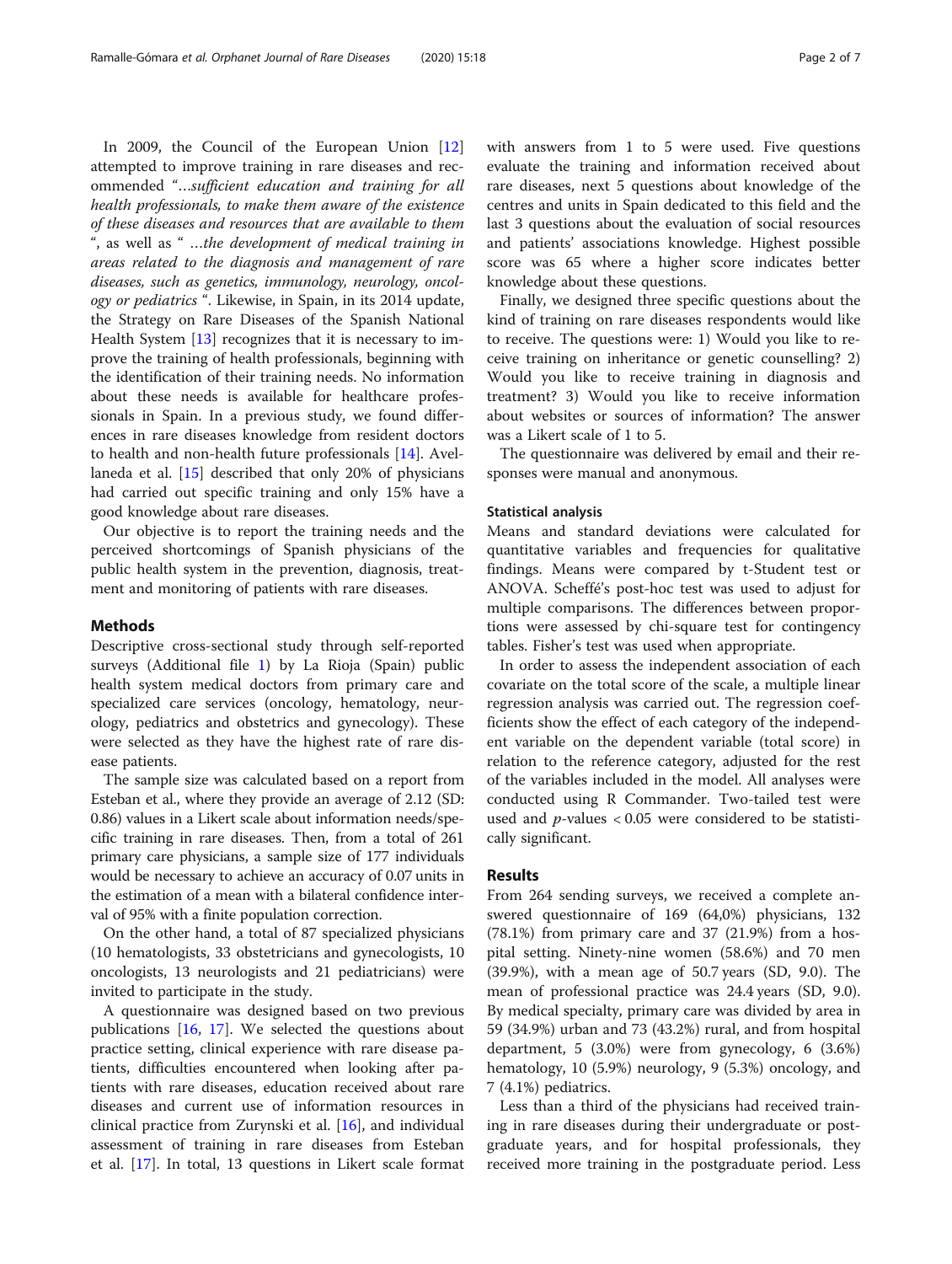than 40% had attended continuing education courses in the last 5 years. Sixty-five (36.4%) did a specific course on rare diseases in the last 5 years and 61 (83.6%) considered the courses useful (Table 1).

The main difficulties in the care of patients with rare diseases are derived from the lack of diagnostic guidelines, delay or inability to make a definitive diagnosis and uncertainty about where to refer the patient to. One significant difficulty was the lack of available treatments (78.4% vs. 36.4%;  $p$ -value = 0.001) and difficulty accessing new drugs or therapies currently available overseas, not yet licensed in Spain (45.9% vs 15.2%,  $p$ -value = 0.001) (Table [2\)](#page-3-0).

When we evaluated questions about knowledge and management of rare diseases we found that the overall score does not reach a third of the maximum score, 28.16 for hospital professionals and 22.19 for primary care (Table [3\)](#page-3-0).

Regarding medical speciality, primary care and gynecologists have lower scores than their colleagues, and pediatricians showed better abilities to care for rare diseases. (Table [4](#page-4-0) and Fig. [1](#page-4-0)).

Multiple linear regression model on the total score of the questionnaire indicated that specialists that received training courses improved the overall score (Table [5](#page-5-0)).

Finally, all physicians showed a strong interest to receive training, especially in genetic counselling, 4.1 and 4.0 out of 5 points for primary care and hospital physicians respectively ( $p = 0.75$ ). Regarding diagnosis and treatment, both groups scored 4.2 and with regards to the need to receive information on rare diseases websites, score was 4.4 for primary and 4.2 for specialization  $(p = 0.19)$ .

## **Discussion**

To develop effective continuing medical education (CME) strategies that can impact clinical practice, information should initially be gathered to assess the needs and attitudes of the target group, followed by an evaluation of these educational strategies on practice [\[18](#page-6-0)]. Our study has shown a low degree of training of physicians, both for primary and specialized care, in the care of patients with rare diseases. The paradox of rare diseases, although individually rare, collectively affects a significant proportion of the general population, thus reflecting the well-known concept that "little drops of water will make the mighty ocean" [\[19](#page-6-0)]. In Australia, approximately 8% of the population live with any one of about 10,000 known rare diseases. This is similar to the proportion of people living with diabetes or asthma [[20\]](#page-6-0).

Therefore, most physicians will face the diagnosis or treatment of a rare disease at some point in their professional lives. In our study, almost 90% of the clinicians had cared for these patients in their professional career. In the USA it has been estimated that 1.6% of outpatient visits by primary care physicians are to care for these patients [\[21](#page-6-0)].

The lack of training is also perceived by patients or their families, who become experts in their disease [\[11](#page-6-0)]. This is a challenge for their clinicians who are unaccustomed to their patients knowing more about an illness than they do. Listening to patients / parents always with belief in what they are saying is the key to both unlocking red flags quickly and giving patients confidence in their GP. When patients were asked what was the one thing their GP could have done to improve the diagnostic journey, "Believing me" is the number one response

Table 1 Characteristics of physicians and their practice (Based in Zurynski et al.2017)

| Variable                                                                    | Hospital   | Primary care<br>$(n = 132)$ | $p-$<br>value |
|-----------------------------------------------------------------------------|------------|-----------------------------|---------------|
|                                                                             | $(n = 37)$ |                             |               |
| Age (Mean, SD)                                                              | 46.1(8.5)  | 52.0 (8,8)                  | 0.001         |
| Years of practice (Mean, SD)                                                | 19.9(7.9)  | 25.6(9.0)                   | 0.001         |
| Rare diseases included in medical degree (N, %)                             | 10(27.0)   | 35 (26.5)                   | 0.832         |
| Rare diseases included in post-graduate medical education (N, %)            | 19(51.4)   | 25 (18.9)                   | 0.001         |
| Continuing Medical Education in the last 5 years about rare diseases (N, %) | 17(45.9)   | 54 (40.9)                   | 0.765         |
| Number of rare disease patients seen during clinical career (N, %):         |            |                             |               |
| $\mathbf 0$                                                                 | 0(0.0)     | 7(5.3)                      | 0.002         |
| $1 - 4$                                                                     | 6(16.2)    | 59 (44.7)                   |               |
| $5 - 10$                                                                    | 8(21.6)    | 26 (19.7)                   |               |
| $11 - 15$                                                                   | 5(13.5)    | 8(6.0)                      |               |
| $16 - 20$                                                                   | 2(5.4)     | 6(4.5)                      |               |
| >20                                                                         | 10(27.0)   | 20 (15.2)                   |               |
| >100                                                                        | 6(16.2)    | 5(3.8)                      |               |

\*Significant difference  $p < 0.05$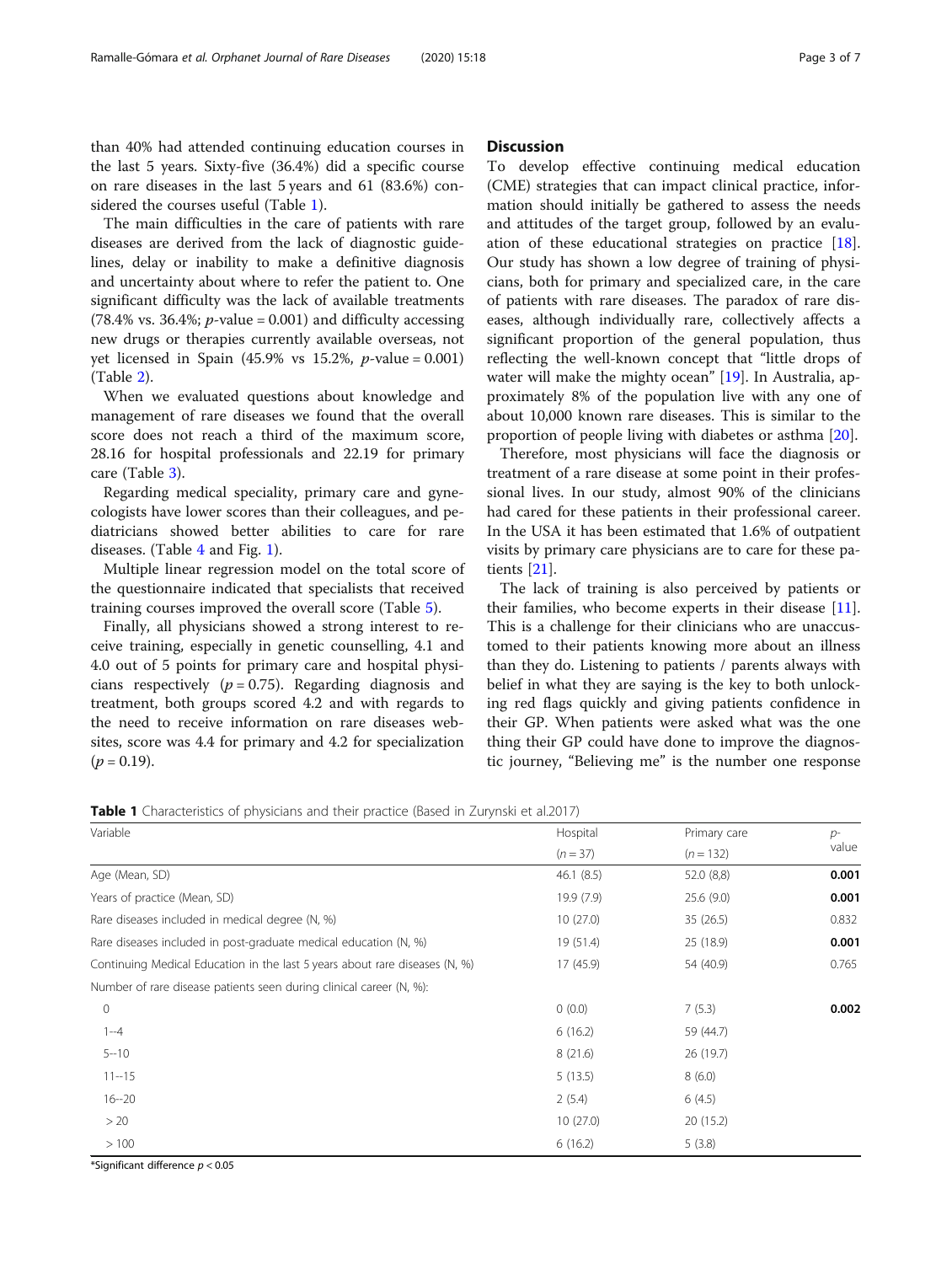<span id="page-3-0"></span>Table 2 Difficulties encountered by physicians while caring for patients with rare diseases (Based in Zurynski et al.2017)

| Variable (N, %)                                                                                        | Hospital     | Primary care  | p-value |
|--------------------------------------------------------------------------------------------------------|--------------|---------------|---------|
|                                                                                                        | $(n=37)^{a}$ | $(n = 132)^d$ |         |
| Lack of diagnostic guidelines                                                                          | 26(70.3)     | 78 (59.1)     | 0.211   |
| Lack of access to diagnostic tests                                                                     | 12 (32.4)    | 44 (33.3)     | 0.918   |
| Delay or inability to make a definitive diagnosis                                                      | 23(62.2)     | 89 (67.4)     | 0.552   |
| Lack of treatment or management quidelines                                                             | 21 (56.8)    | 77 (58.3)     | 0.864   |
| Lack of available treatments                                                                           | 29 (78.4)    | 48 (36.4)     | 0.001   |
| Difficulty accessing new drugs or therapies currently available<br>overseas, not yet licensed in Spain | 17 (45.9)    | 20(15.2)      | 0.001   |
| Uncertainty about where to refer patients to                                                           | 23 (62.2)    | 88 (66.7)     | 0.612   |
| Difficulties in accessing allied health services (Physiotherapy,<br>psychology)                        | 9(24.3)      | 41(31.1)      | 0.421   |
| Difficulties in accessing genetic testing                                                              | 12 (32.4)    | 42 (31.8)     | 0.944   |
| Uncertainty about available peer support groups for the patient<br>and family                          | 14 (37.8)    | 59 (44.4)     | 0.476   |

<sup>a</sup>Significant difference  $p < 0.05$ 

[[22](#page-6-0)]. The existence of clinical practice guidelines can improve clinical decision making and public health [[23](#page-6-0)]. Few years ago, some specialized webs offer this content in Spanish, as an example, Enfermedades Raras-Orphanet (<https://www.orpha.net>).

Doctors are not aware of socio-health resources or referral centres available for these patients. The scores on the scale do not reach 3 points, as Esteban et al. pointed out [\[17\]](#page-6-0). Therefore, the difficulties in making an adequate diagnosis, prescribing treatment or guiding patients about

Table 3 Likert questions about training for the management and knowledge of rare diseases.(Based in Esteban Bueno et al. 2015)

| Questions                                                                                                        | Hospital<br>$(n = 37)$<br>Mean (SD) | Primary care<br>$(n = 132)$<br>Mean (SD) | $p$ -value |
|------------------------------------------------------------------------------------------------------------------|-------------------------------------|------------------------------------------|------------|
| I consider that the medical training (clinical aspects) that I have received<br>on rare diseases is adequate     | 2.29(0.94)                          | 1.72(0.96)                               | 0.001      |
| I believe that the training I have received on the psychosocial impact of<br>rare diseases is adequate           | 1.77(0,81)                          | 1.71(0.93)                               | 0.730      |
| I consider myself qualified to coordinate the health care of a patient<br>with a rare disease                    | 2.40(1.17)                          | 1.82(1.02)                               | 0.002      |
| I know the protocol of action that I must follow with a patient with a<br>rare disease                           | 2.19(1.12)                          | 1.58(0.83)                               | 0.002      |
| I feel qualified to give genetic counselling to my patients with rare<br>diseases                                | 2.02(1.01)                          | 1.41(0,74)                               | 0.001      |
| I know the existence of some of the registries of rare diseases existing<br>in our country                       | 2.33(1.29)                          | 2.10(1.26)                               | 0.305      |
| I have enough information about the operation of rare disease<br>registries                                      | 1.79(0.99)                          | 1.58(0.84)                               | 0.154      |
| I know what the Reference Units for rare diseases are                                                            | 2.40(1.22)                          | 1.97(1.11)                               | 0.029      |
| I know the role of these Reference Units in the monitoring of these<br>diseases                                  | 2.38(1.29)                          | 1.87(1.07)                               | 0.009      |
| I know the existence of the State Reference Center for People with rare<br>diseases and their families           | 2.09(1.23)                          | 1.87(1.14)                               | 0.272      |
| I know how to refer patients to Reference Units                                                                  | 2.47(1.32)                          | 1.53(0.77)                               | 0.001      |
| I know the functions performed by the State Reference Center for<br>People with Rare Diseases and their Families | 1.95(1.07)                          | 1.53(0.78)                               | 0.019      |
| I know the global / national organizations / associations working in the<br>field of rare disease                | 2.26(1.09)                          | 1.58(0.85)                               | 0.001      |
| Overall                                                                                                          | 28.16 (10.55)                       | 22.19 (8.77)                             | 0.001      |

\*Significant difference  $p < 0.05$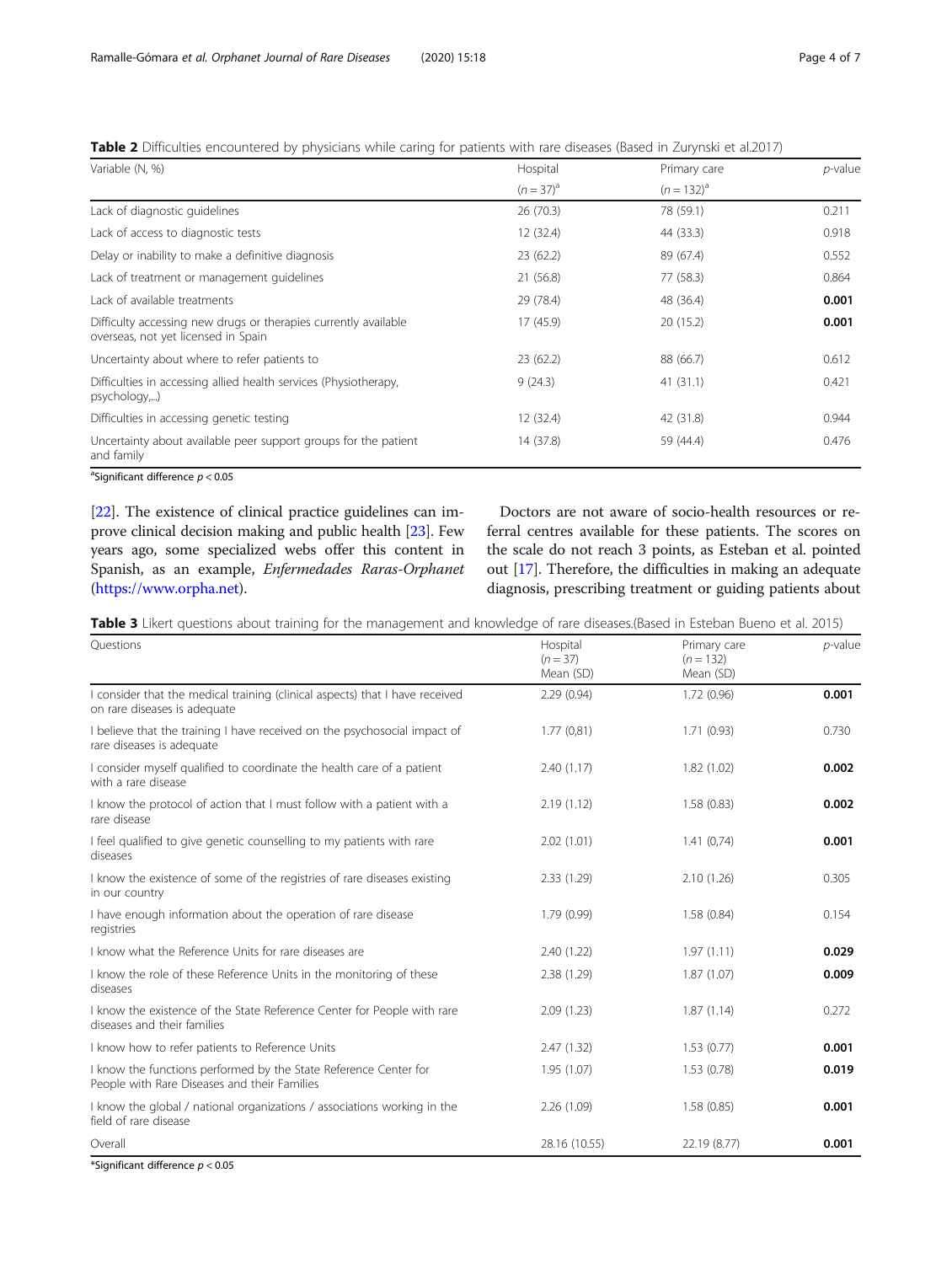<span id="page-4-0"></span>Table 4 Overall score and medical specialty

| Medical specialty  | Mean | <b>SD</b> |
|--------------------|------|-----------|
| Gynecology         | 18.7 | 7.5       |
| Hematology         | 26.7 | 9.4       |
| Neurology          | 28.5 | 6.9       |
| Oncology           | 32.6 | 10.9      |
| Pediatric          | 35.6 | 12.1      |
| Rural primary care | 21.6 | 8.7       |
| Urban primary care | 22.9 | 8.8       |

\*Differences ( $p$  < 0.05) between:

Oncology and pediatric vs urban primary care

Oncology and pediatric vs rural primary care

Oncology vs gynecologic

Pediatric vs gynecologic

social and health care or about where the referral centres may be indicated that there are still difficulties for an adequate management of RD, as described above. Avellaneda et al. [[15\]](#page-6-0) show that primary health care physicians have a low level of knowledge of RD, although a high interest, with emphasis on primary prevention, the importance of the family environment, genetic counselling and health education. Challenges for clinicians who care for affected individuals include gaining knowledge and experience in caring for such patients [[24](#page-6-0)]. And important issue is being the contribution of the European Reference Networks (ERN), that bring all existing knowledge, experience and resources together, using three e-health and telemedicine tools [\[25](#page-6-0), [26](#page-6-0)].

The lack of diagnostic and treatment guidelines and the difficulty in accessing genetic tests limit the possibilities of making an accurate and rapid diagnosis. Schieppati et al. [[27](#page-6-0)] found that in 25% of the cases the diagnostic delay was from 5 to 30 years. In Spain the Spanish Undiagnosed Rare Diseases Program (SpainUDP) has been launched. SpainUDP offers a multidisciplinary approach to those patients who have long sought a diagnosis without any success [[28](#page-6-0)].

About 46% of hospital doctors expressed that they have difficulty accessing treatments. Zurynsky's study [[16\]](#page-6-0) also found that about 40% of pediatricians had difficulty accessing treatments. It is unrealistic to consider that a doctor can know all the rare diseases described at this moment, but patients described the "diagnostic odyssey" to refer to that long process, often decades, that takes them from hospital to hospital, with misdiagnoses and inappropriate treatments [\[29](#page-6-0)]. Other countries have some experience with specific training in rare diseases. In France, all health professionals, medical doctors, midwives, nurses and paramedics attend a 2-h training session on rare diseases, which raises awareness and identifies sources of information on rare diseases for health professionals [\[20](#page-6-0)]. In Spain, it has been claimed for a long time that rare diseases are included in undergraduate Medicine and Nursing curricula and in postgraduate and continuing medical training [[2\]](#page-5-0).

The need to receive training on genetic counselling, diagnosis and treatment of RD, as well as information on web pages is clear, with scores very close to the maximum. A recent study by Vandeborne et al. [\[30\]](#page-6-0) showed that when participants were asked if they needed rare disease information, 83% of the GPs, 95% of pediatricians, 97% of

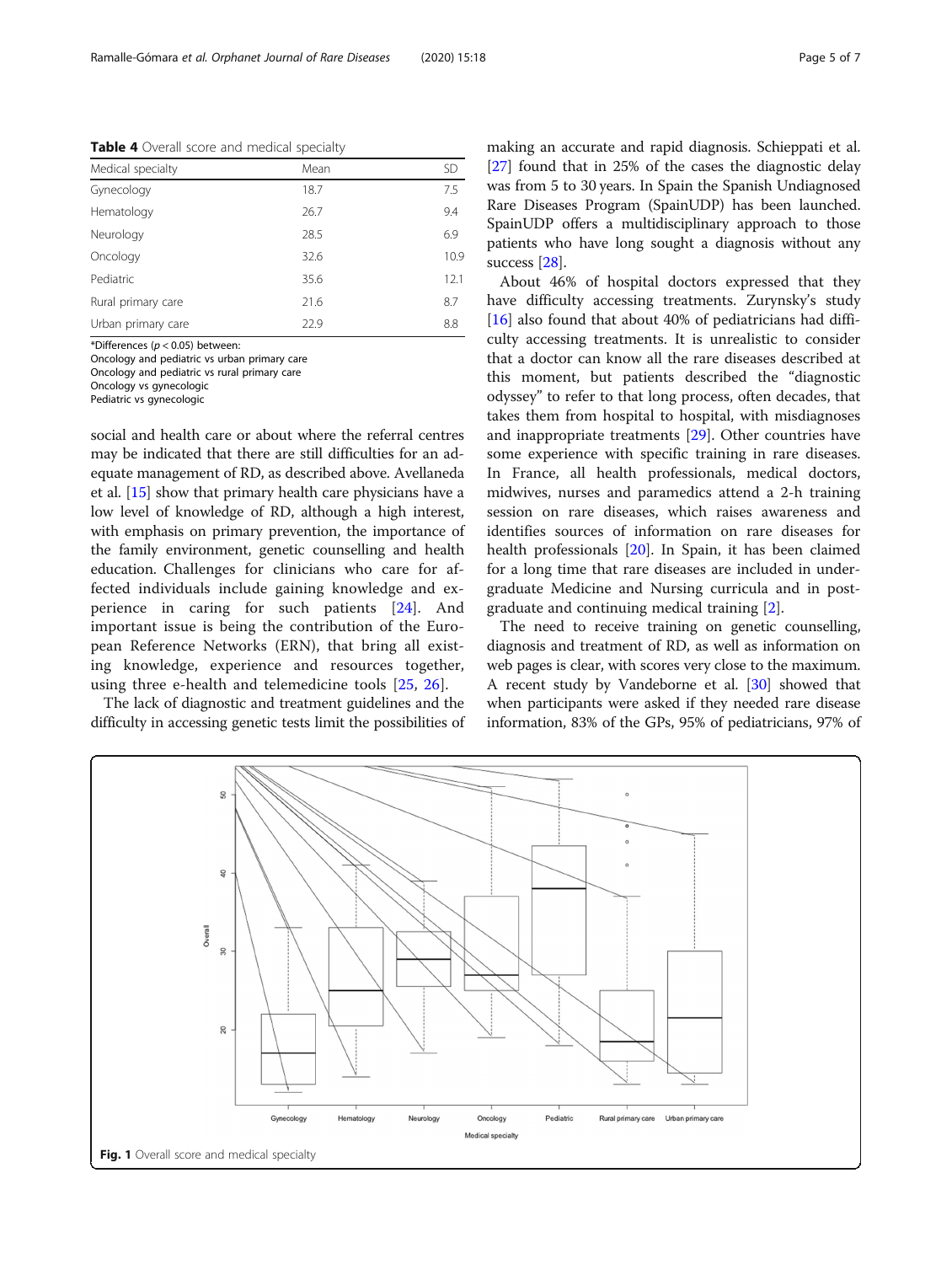<span id="page-5-0"></span>Table 5 Multiple linear regression: factors related to overall score

| Variable                                         | Coefficient | p-value |
|--------------------------------------------------|-------------|---------|
| Men vs women                                     | $-0.293$    | 0.817   |
| Years of practice                                | $-0.009$    | 0.897   |
| Hospital vs primary care                         | 5178        | 0.001   |
| Continuing vs No Continuing<br>medical education | 6738        | 0.001   |

\*Significant difference  $p < 0.05$ 

adult specialists and 100% of pediatric specialists indicated a need to have information on rare diseases.

There are some differences between primary care and hospital doctors. In general, the perceived training and knowledge of the resources available for the care or referral of patients is greater for hospital doctors. The reason, probably, is that the number of rare diseases faced by a hematologist or pediatrician is much smaller than those potentially seen by a General Practitioner. In a large survey directed at 837 patients with rare diseases, parents, and spouses and 531 health care professionals, it was also found that those respondents considered primary care physicians were much more likely to rate their level of knowledge as fair or poor (56.4%) compared with respondents who were considered specialists (6.0%) [\[10](#page-6-0)]. When physicians were specifically asked about their training, most (56.7%) of the primary care respondents rated their training as neutral, ineffective, or very ineffective, compared to 40% of specialists [[10\]](#page-6-0). Also, in Bulgaria, primary care physicians have a low level of general knowledge and awareness [[31\]](#page-6-0).

The number of physicians who had received continuing training in RD is less than 40%, although this figure is double of that reported by Avellaneda et al. [\[15\]](#page-6-0). Although this percentage is not very high, the study has also shown that doctors who had received continuing education courses felt better prepared and more knowledgeable to care for the sick. This result shows the need to implement ongoing training programs to improve the degree of clinical knowledge and diagnosis related to RD, as well as to publicize the existence of socio-health-type resources and patient associations among physicians. In 2006, primary care physicians in Spain created a working group on rare diseases to improve care for these patients [\[32\]](#page-6-0).

There are some limitations to this study. Firstly, our hospital is a medium-sized centre (630 beds) and it is not a reference hospital for the diagnosis or treatment of rare diseases. Second, the response rate was 64.0%. No significant differences between respondents and nonresponders were found in clinicians age, years of professional practice, sex, or work environment. We assume, therefore, that the non-response is random and not introduce a qualitative bias in the results.

## Conclusion

In conclusion, the study supports other investigations that have shown that clinicians lack easy access to educational opportunities and information resources regarding rare diseases. It is imperative that the public health system includes ongoing training on rare diseases in programs to improve the training of physicians in both primary care and specialized care.

## Supplementary information

Supplementary information accompanies this paper at [https://doi.org/10.](https://doi.org/10.1186/s13023-019-1285-0) [1186/s13023-019-1285-0.](https://doi.org/10.1186/s13023-019-1285-0)

Additional file 1. Questionnaire

#### **Abbreviations**

CME: Continuing medical education; ERN: European Reference Network; EU: European Union; FEDER: Fondo Europeo de Desarrollo Regional; GP: General Practitioner; RD: Rare disease; SD: Standar Desviation; Spain UDP: Spanish Undiagnosed Rare Diseases Program; UK: United Kingdom; USA: United States of America

#### Acknowledgements

The authors are pleased to acknowledge all physicians who participated by completing the questionnaire.

#### Authors' contributions

ERG, EDG, MGE, MEMS, JLRT and MJGG participated in the original design of the study. EDG, MGE, JLRT supervised the collection of data. ERG and MJGG performed the statistical analyses. All authors had full access to all of the study data, assisted in the interpretation of the data, and have seen and approved the final version of the report.

#### Funding

This project has been partially supported by "Fondo Europeo de Desarrollo Regional (FEDER): La Rioja crece con Europa".

#### Availability of data and materials

See additional files.

#### Ethics approval and consent to participate

This study, with protocol number 259, was approved by Research Ethics Committee of La Rioja, Spain (CEICLAR) on the 18th of August 2017.

## Consent for publication

Not applicable.

#### Competing interests

All authors declare that they have no competing interests. All authors read and approved the final manuscript.

#### Author details

<sup>1</sup>Department of Epidemiology, La Rioja Government, La Rioja, Spain. <sup>2</sup>Rioja Health Foundation, La Rioja, Spain. <sup>3</sup>Neurology Department, San Pedro Hospital, La Rioja, Spain. <sup>4</sup>Primary Care Service, La Rioja, Spain. <sup>5</sup>Teaching Department of Specialized Health Training, La Rioja, Spain.

#### Received: 31 July 2019 Accepted: 20 December 2019 Published online: 17 January 2020

## References

- 1. Richter T, Nestler-Parr S, Babela R, et al. Rare disease terminology and definitions-a systematic global review: report of the ISPOR rare disease special interest group. Value Health. 2015;18:906–14.
- 2. Palau F. Rare diseases, an emergent paradigm in the medicine of the XXI century. Med Clin (Barc). 2010;134(4):161–8. [https://doi.org/10.1016/j.medcli.](https://doi.org/10.1016/j.medcli.2009.06.038) [2009.06.038.](https://doi.org/10.1016/j.medcli.2009.06.038)